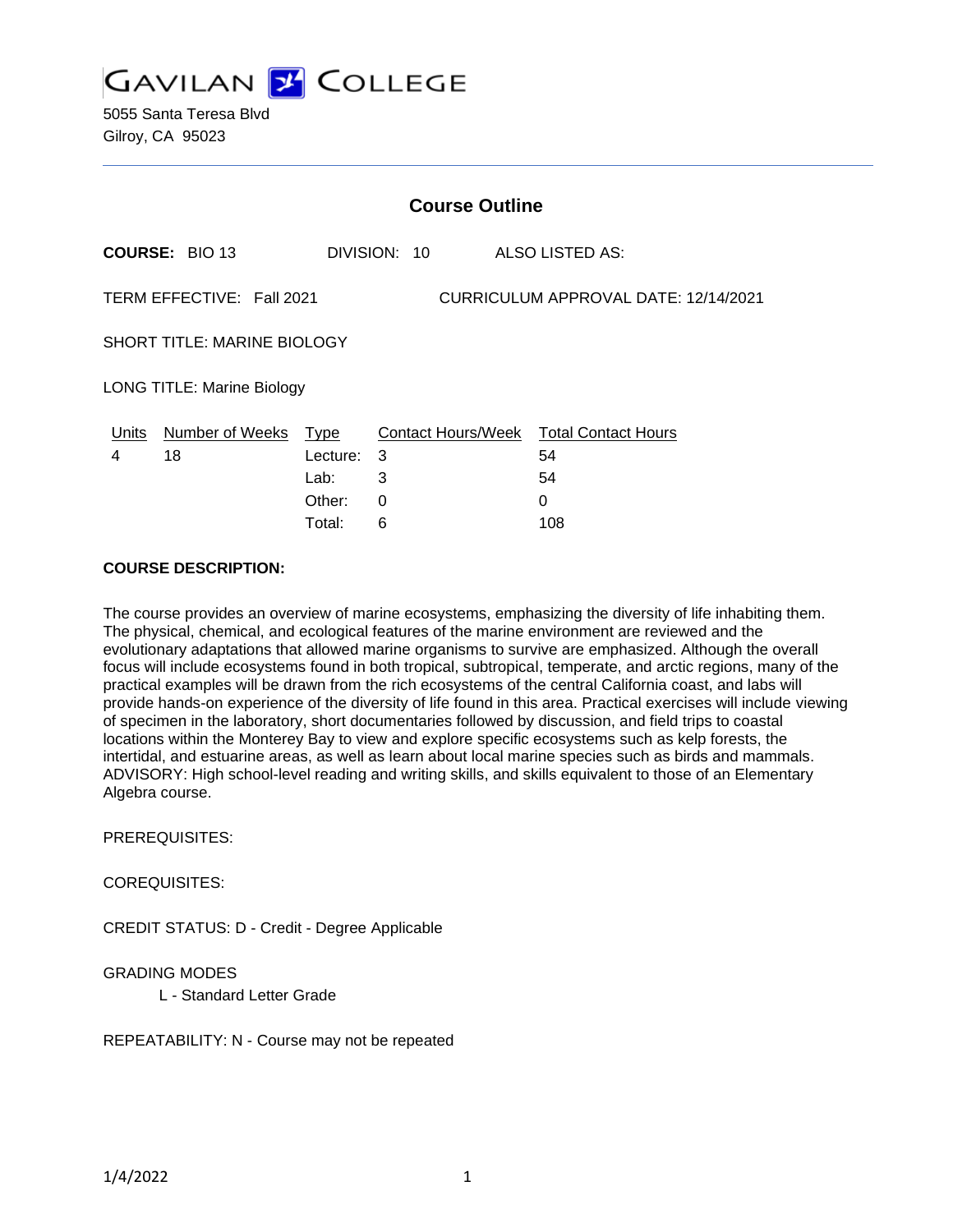SCHEDULE TYPES:

- 02 Lecture and/or discussion
- 03 Lecture/Laboratory
- 04 Laboratory/Studio/Activity
- 04B Laboratory LEH 0.75
- 05 Hybrid
- 71 Dist. Ed Internet Simultaneous
- 72 Dist. Ed Internet Delayed
- 73 Dist. Ed Internet Delayed LAB
- 73B Dist. Ed Internet LAB-LEH 0.75

# **STUDENT LEARNING OUTCOMES:**

By the end of this course, a student should:

1. Explain, apply, and communicate the scientific method.

2. Describe the physical constraints of the marine environment and describe how organisms have evolved adaptations to cope with these constraints.

3. Describe how communities of marine organisms interact with each other and their physical environment.

4. Describe the impacts of humans on marine ecosystems and ecosystem services, and describe ways in which we can reduce our impact.

# **COURSE OBJECTIVES:**

By the end of this course, a student should:

1. Discuss basic physical oceanography phenomena such as tides, currents, general oceanic circulation, thermoclines and waves.

- 2. Explain how oceans influence climate.
- 3. Describe kelp forests and their role as areas of high diversity and productivity.
- 4. List the main classes of invertebrates and their adaptations.
- 5. Describe a typical community of the upper, middle, and lower intertidal.
- 6. Describe the basic classification of fishes and their adaptations to specific environments.
- 7. Explain the issues associated with light, pressure, salinity, temperature, oxygen and food supply.
- 8. Discuss the relationship between plants, animals, and bottom sediments.

9. Describe the basic properties of seawater such as chemical composition, physical and chemical properties.

10. Discuss the geography and geomorphology of the oceans, the location of the major ocean basins and their characteristics, temperature and vertical stratification and the circulation patterns of water masses.

11. Discuss the ecological and commercial importance of estuaries.

12. Explain the adaptations of large marine vertebrates (sharks, sea turtles, marine birds and mammals) to salt water.

13. Describe human impacts on tropical communities and arctic ecosystems.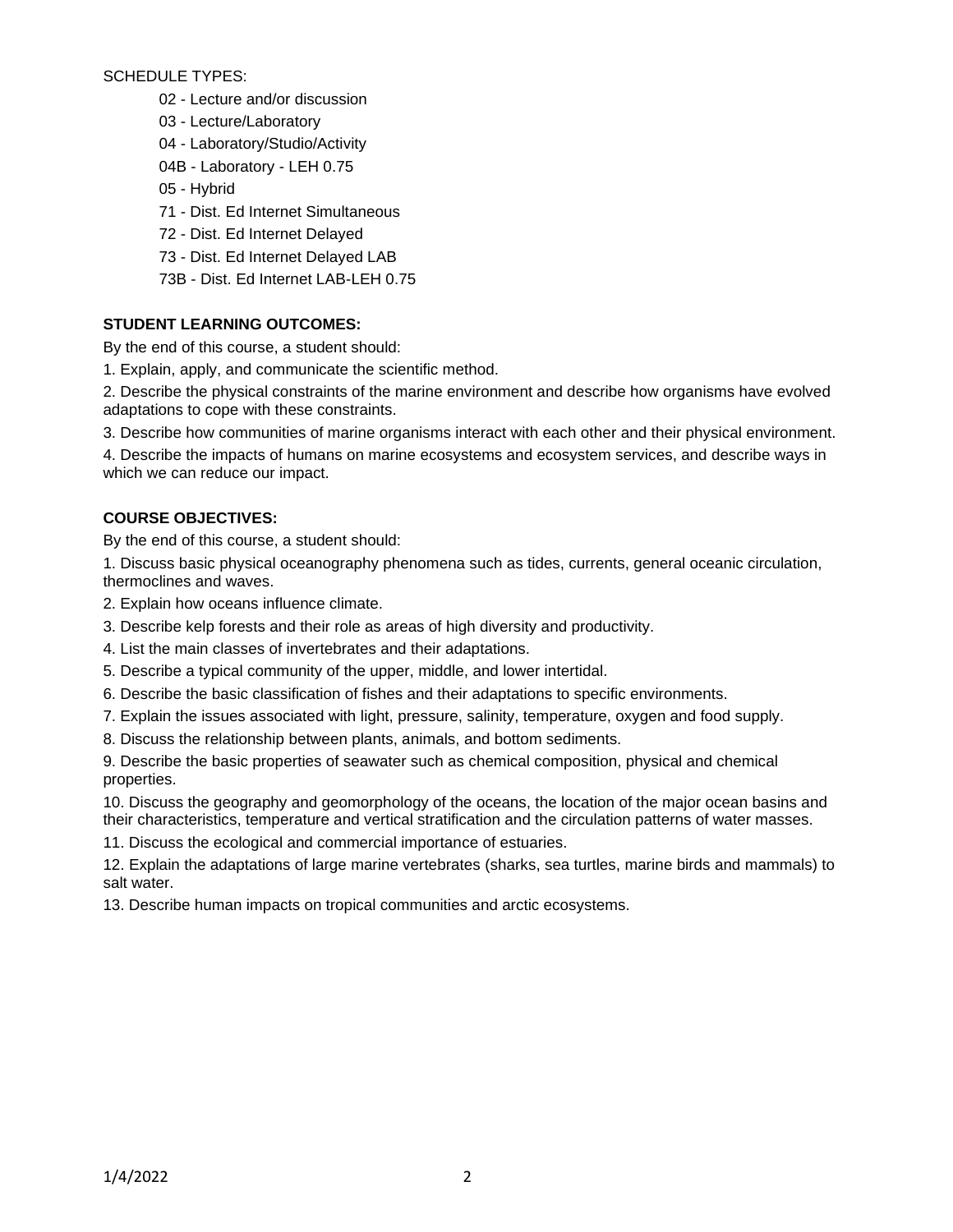### **CONTENT, STUDENT PERFORMANCE OBJECTIVES, OUT-OF-CLASS ASSIGNMENTS**

Curriculum Approval Date: 12/14/2021 **LECTURE CONTENT:** 6 Hours CONTENT: Intro to the science of marine biology (3 hours), including the scientific method (3 hours) 3 Hours CONTENT: Geological oceanography basics 3 Hours CONTENT: Physical, chemical, and biological oceanography basics 4 Hours CONTENT: Fundamentals of biology, including cell structure and function 3 Hours CONTENT: Marine algae and plants 9 Hours CONTENT: Marine invertebrate animals 3 Hours CONTENT: Marine fishes 3 Hours CONTENT: Marine reptiles, birds, and mammals 6 Hours CONTENT: Intertidal communities (3 hours), including estuaries (3 hours) 6 Hours CONTENT: Deep sea (3 hours), including benthic ecology (3 hours) 6 Hours CONTENT: Human impacts on marine ecosystems (3 hours), including tropical and arctic ecosystems (3 hours) 2 Hours Final Exam

### **LAB CONTENT:**

3 Hours CONTENT: The scientific method 3 Hours CONTENT: Properties of seawater, currents, and wind 3 Hours CONTENT: Web learning tools for oceanography, weather and tides 3 Hours CONTENT: Microscopy 6 Hours CONTENT: Phytoplankton and zooplankton 3 Hours CONTENT: Phycology: algae form and function 6 Hours CONTENT: Marine invertebrate animals 6 Hours CONTENT: Sandy beach monitoring (3 hours) and data analysis (3 hours) with the LiMPETS program 3 Hours CONTENT: Adaptations of fishes

1/4/2022 3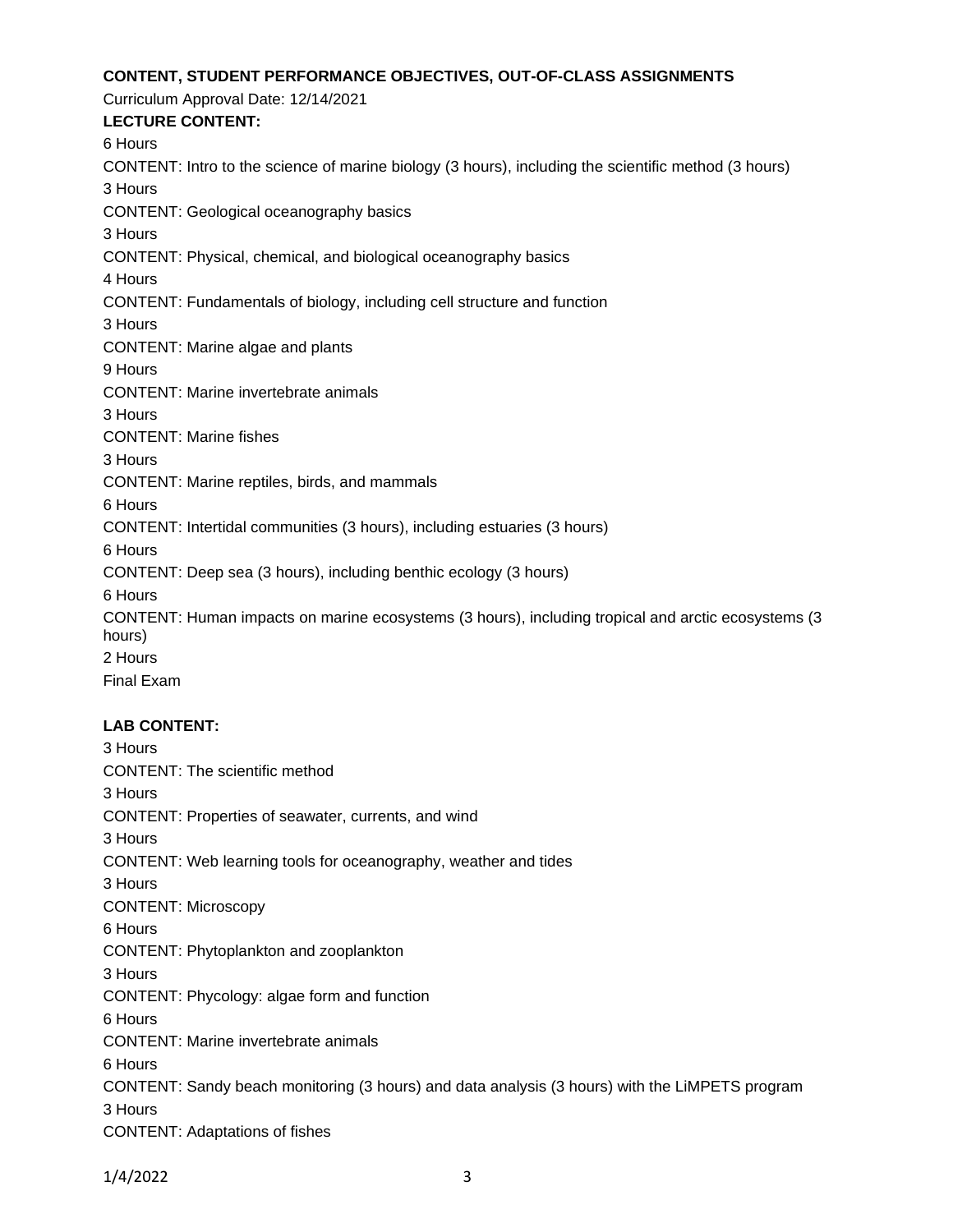3 Hours CONTENT: Field trip to Monterey Bay Aquarium 3 Hours CONTENT: Field trip to Elkhorn Slough 3 Hours CONTENT: Rocky intertidal monitoring with the LiMPETS program 6 Hours CONTENT: Deep sea ecology (3 hours), including deep-sea hydrothermal vents (3 hours) 3 Hours CONTENT: Our changing planet (human impact on marine ecosystems)

# **METHODS OF INSTRUCTION:**

Instruction will use lecture with audio-visual aids, laboratory exercises and field studies.

# **OUT OF CLASS ASSIGNMENTS:**

Assignment Required Outside Hours 108 Assignment Description Reading from textbook, written homework, projects, papers

### **METHODS OF EVALUATION:**

Writing assignments Evaluation Percent 55 Evaluation Description Percent range of total grade: 50-60% Written Homework Reading Reports Lab Reports Essay Exams Term or Other Papers Problem-solving assignments Evaluation Percent 35 Evaluation Description Percent range of total grade: 30-40% Field Work Lab Reports **Quizzes** Exams Skill demonstrations Evaluation Percent 10 Evaluation Description Percent range of total grade: 5-15% Class Performance/s